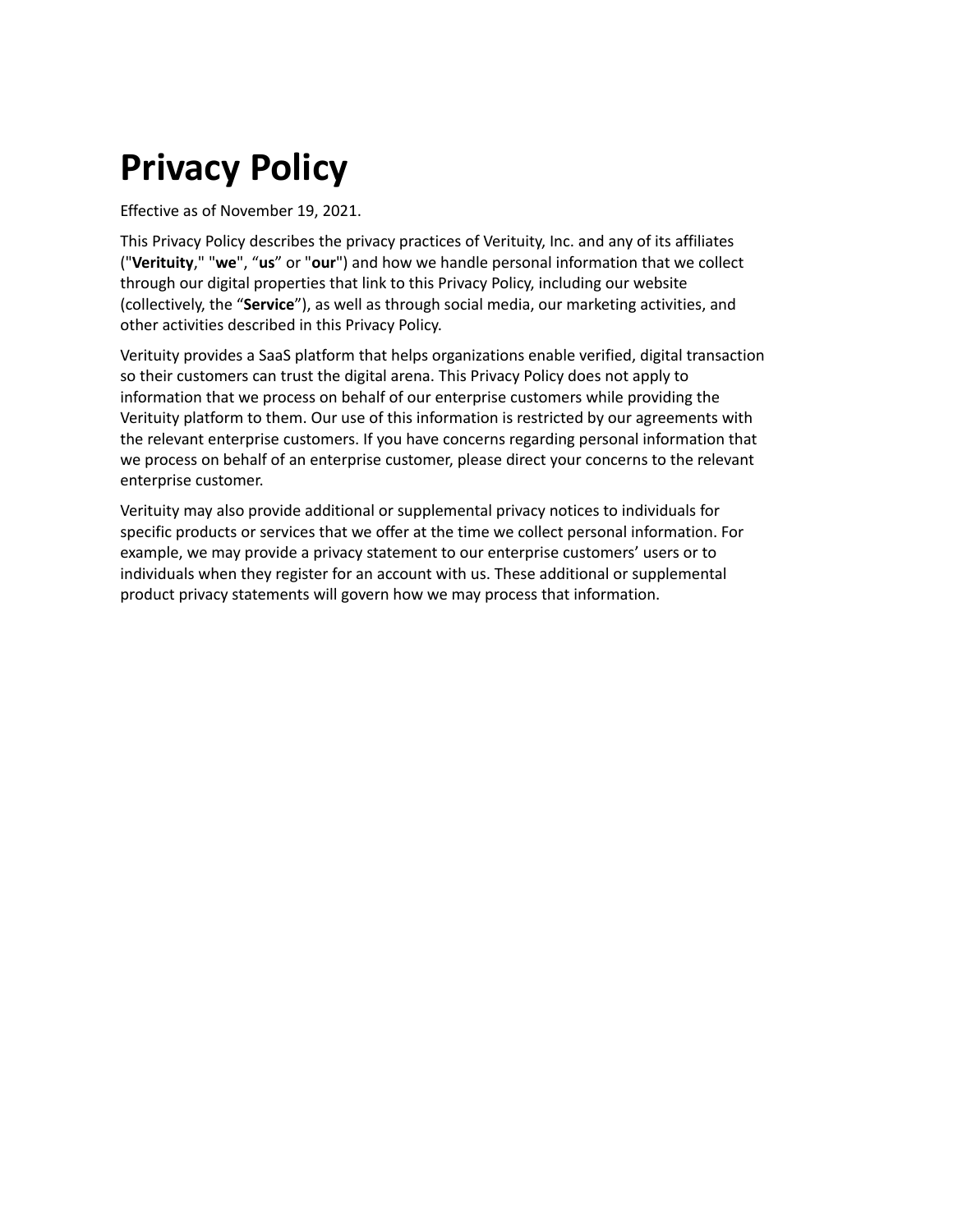### **Index**

- **Personal information we collect**
- **How we use your personal**
- **information How we share**
- **your personal information**
- **Your choices**
- **Other sites**
- **and services**
- **Security**
- **International**
- **data transfer**
- **Children**
- **Changes to this**
- **Privacy Policy How**
- **to contact us**
- **Your California privacy**
- **rights notice Notice to**
- **European users**

### **Personal information we collect**

**Information you provide to us.** Personal information you may provide to us through the Service or otherwise includes: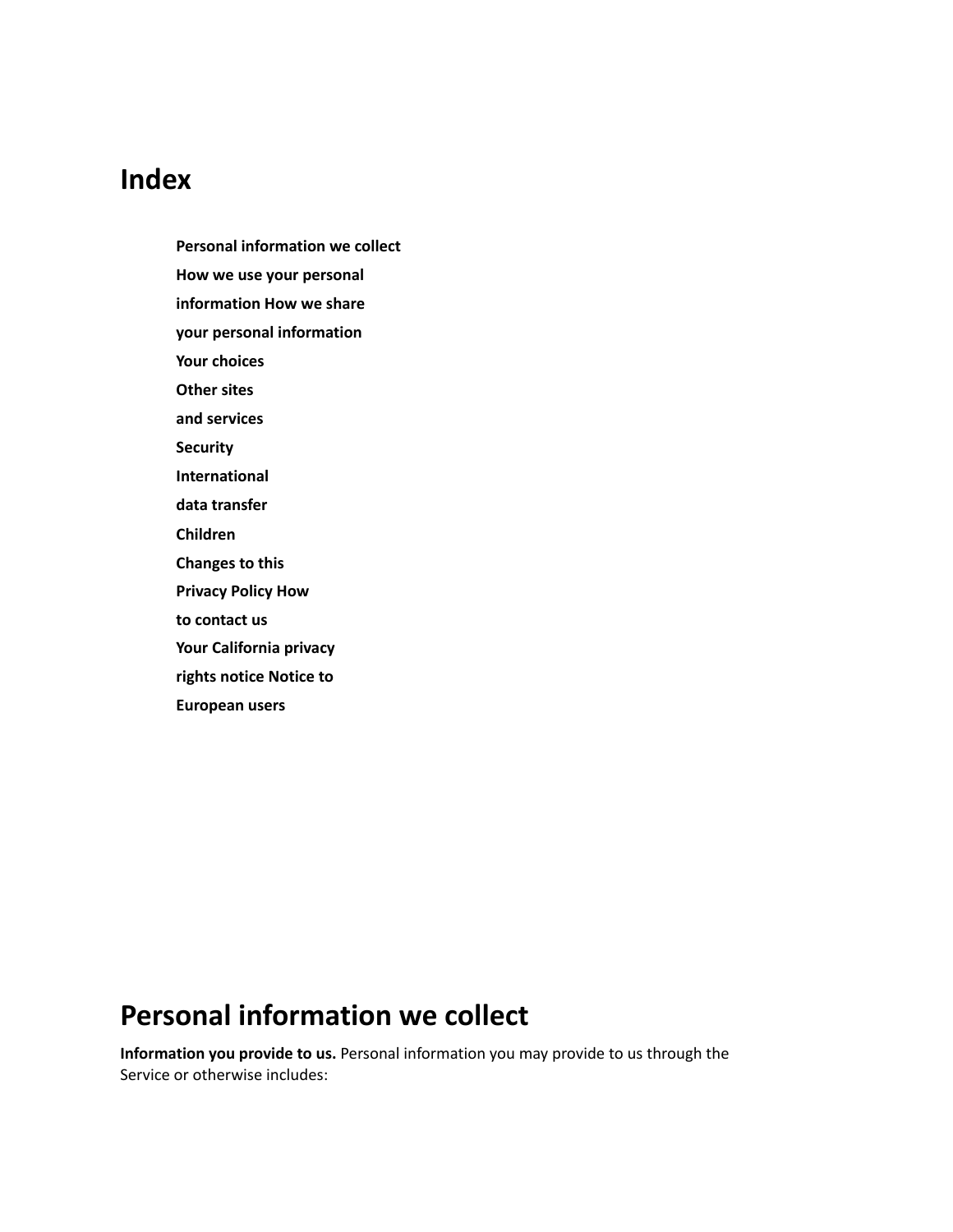- **Contact data**, such as your first and last name, salutation, email address, mailing and billing address, professional title and company name, and phone number.
- **Communications data** that we exchange with you, including when you contact us with questions or feedback, through the Service or otherwise.
- **Profile data**, such as the username and password that you may set to establish an online account with us, date of birth, and any other information that you add to your profile.
- **Marketing data**, such as your preferences for receiving our marketing communications and details about your engagement with them.
- **Government-issued identification numbers**, such as national identification number (e.g. Social Security Number, tax identification number, passport number), state or local identification number (e.g., driver's license or state ID number), and an image of the relevant identification card.
- **Payment information** needed to complete transactions, including payment type information or bank account number.
- **Other data** not specifically listed here, which we will use as described in this Privacy Policy or as otherwise disclosed at the time of collection.

**Third-party sources.** We may combine personal information we receive from you with personal information we obtain from other sources, such as:

- **Public sources**, such as government agencies, public records, social media platforms, and other publicly available sources.
- **Data providers**, such as information services and data licensors that provide demographic and other information.
- **Our affiliate partners**, such as our affiliate network provider and publishers, influencers, and promoters who participate in our paid affiliate programs.
- **Marketing partners**, such as joint marketing partners and event co-sponsors.

If you choose to login to the Service via a third-party platform or social media network, or otherwise connect your account on the third-party platform or network to your account through the Service, we may collect information from that platform or network. For example, this information may include your Facebook username, user ID, profile picture, cover photo, and networks to which you belong (e.g. school, workplace). You may also have the opportunity to provide us with additional information via the third-party platform or network, such as a list of your friends or connections and your email address.

**Automatic data collection.** We, our service providers, and our business partners may automatically log information about you, your computer or mobile device, and your interaction over time with the Service, our communications and other online services, such as:

- **Device data**, such as your computer's or mobile device's operating system type and version, manufacturer and model, browser type, screen resolution, RAM and disk size, CPU usage, device type (e.g., phone, tablet), IP address, unique identifiers (including identifiers used for advertising purposes), language settings, mobile device carrier, radio/network information (e.g., Wi-Fi, LTE, 3G), and location information such as city, state, latitude, longitude, or geographic area (all of which may be controlled from your mobile device).
- **Online activity data**, such as pages or screens you viewed, how long you spent on a page or screen, the website you visited before browsing to the Service, navigation paths between pages or screens, information about your activity on a page or screen, access times and duration of access, and whether you have opened our marketing emails or clicked links within them.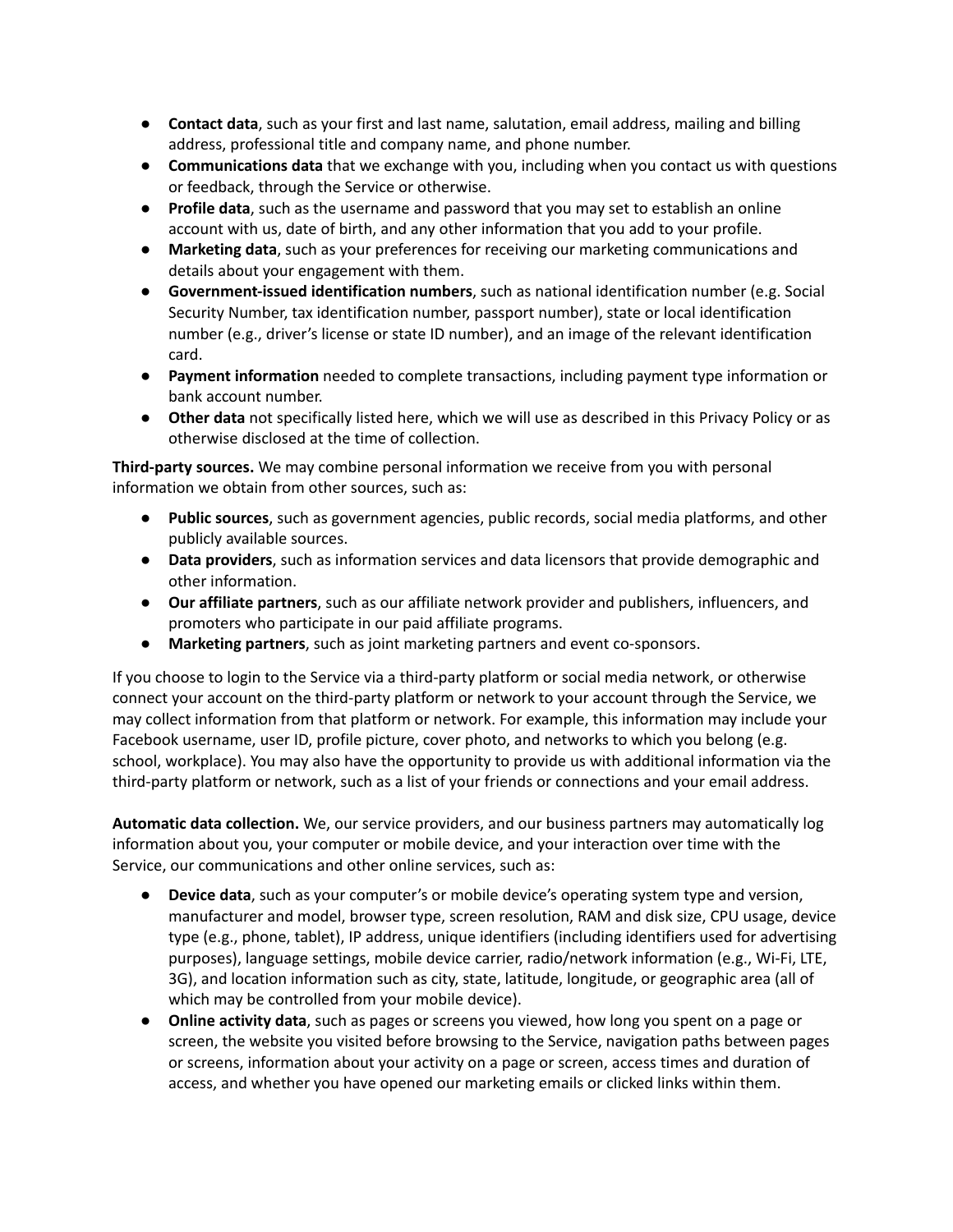**Cookies and similar technologies.** Some of our automatic data collection is facilitated by cookies and similar technologies, as outlined below. For more information, see our **Cookie Notice**.

Like many online services, we may use the following technologies:

- **Cookies**, which are text files that websites store on a visitor's device to uniquely identify the visitor's browser or to store information or settings in the browser for the purpose of helping you navigate between pages efficiently, remembering your preferences, enabling functionality, helping us understand user activity and patterns, and facilitating analytics and online advertising.
- **Local storage technologies**, like HTML5 and Flash, that provide cookie-equivalent functionality but can store larger amounts of data, including on your device outside of your browser in connection with specific applications.
- **Web beacons**, also known as pixel tags or clear GIFs, which are used to demonstrate that a webpage or email address was accessed or opened, or that certain content was viewed or clicked.
- **Software Development Kits (SDKs)**, which are used to incorporate third party computer code into the Service that allows our third party service providers or advertising partners to collect data directly from the Service for a variety of purposes, including to provide us with analytics regarding the use of the Service, to integrate with social media, add features or functionality to the Service, or to facilitate online advertising.

### **How we use your personal information**

We may use your personal information for the following purposes or as otherwise described at the time of collection:

**Service delivery.** We may use your personal information to:

- provide, operate and improve the Service and our business;
- establish and maintain your user profile on the Service;
- communicate with you about the Service, including by sending announcements, updates, security alerts, and support and administrative messages;
- understand your needs and interests, and personalize your experience with the Service and our communications; and
- provide support for the Service, and respond to your requests, questions and feedback.

**Research and development.** We may use your personal information for research and development purposes, including to analyze and improve the Service and our business. As part of these activities, we may create aggregated, de-identified, or other anonymous data from personal information we collect. We make personal information into anonymous data by removing information that makes the data personally identifiable to you. Where appropriate, we will de-identify your personal information prior to such internal use. We may use this anonymous data and share it with third parties for our lawful business purposes, including to analyze and improve the Service and promote our business.

**Marketing and advertising.** We, our service providers and our third-party advertising partners may collect and use your personal information for marketing and advertising purposes: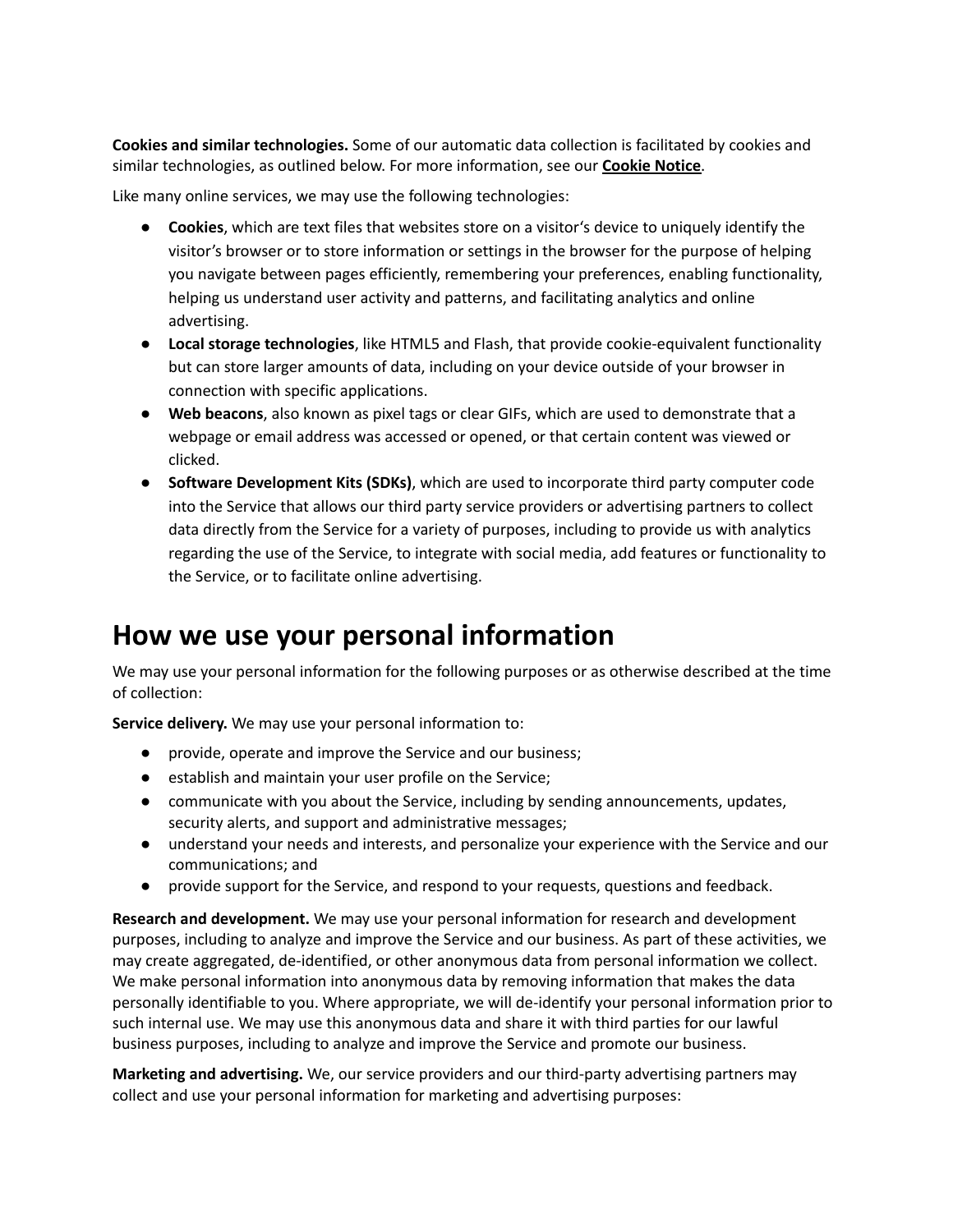● **Direct marketing**. We may send you Verituity-related or other direct marketing communications as permitted by law. You may opt-out of our marketing communications as described in the Optout of marketing section below.

**Compliance and protection.** We may use your personal information to:

- comply with applicable laws, lawful requests, and legal process, such as to respond to subpoenas or requests from government authorities;
- protect our, your or others' rights, privacy, safety or property (including by making and defending legal claims);
- audit our internal processes for compliance with legal and contractual requirements or our internal policies;
- enforce the terms and conditions that govern the Service; and
- prevent, identify, investigate and deter fraudulent, harmful, unauthorized, unethical or illegal activity, including cyberattacks and identity theft.

**With your consent.** In some cases, we may specifically ask for your consent to collect, use or share your personal information, such as when required by law.

### **How we share your personal information**

We may share your personal information with the following parties and as otherwise described in this Privacy Policy or at the time of collection.

**Affiliates.** Our corporate parent, subsidiaries, and affiliates, for purposes consistent with this Privacy Policy.

**Service providers.** Third parties that provide services on our behalf or help us operate the Service or our business (such as hosting, information technology, customer support, email delivery, marketing, and website analytics).

**Payment processors**. Any payment card information you use to make or receive a payment on the Service is collected and processed directly by our payment processors. You may also sign up to be billed by your mobile communications provider, who may use your payment data in accordance with their privacy policies.

**Third parties designated by you.** We may share your personal data with third parties where you have instructed us or provided your consent to do so. For example, we may share your personal information with the relevant bank, merchant, additional payor/payee, or any other stakeholder necessary to complete your payment. We will share personal information that is needed for these other companies to provide the services that you have requested.

**Third-party platforms and social media networks.** If you have enabled features or functionality that connect the Service to a third-party platform or social media network (such as by logging in to the Service using your account with the third-party, providing your API key or similar access token for the Service to a third party, or otherwise linking your account with the Service to a third party's services), we may disclose the personal information that you authorized us to share. We do not control the third party's use of your personal information.

**Professional advisors.** Professional advisors, such as lawyers, auditors, bankers and insurers, where necessary in the course of the professional services that they render to us.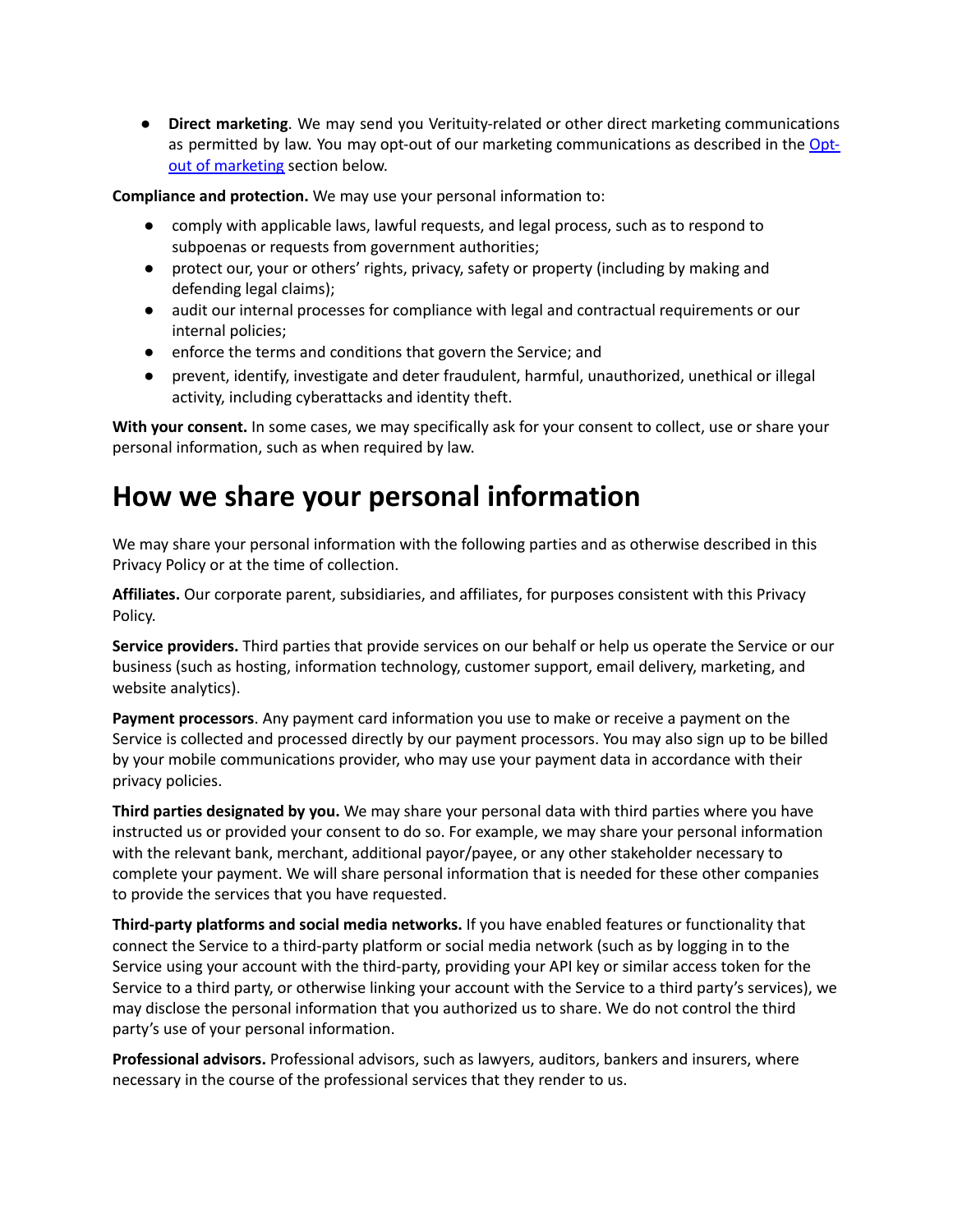**Authorities and others.** Law enforcement, government authorities, and private parties, as we believe in good faith to be necessary or appropriate for the compliance and protection purposes described above.

**Business transferees.** Acquirers and other relevant participants in business transactions (or negotiations and due diligence for such transactions) involving a corporate divestiture, merger, consolidation, acquisition, reorganization, sale or other disposition of all or any portion of the business or assets of, or equity interests in, [CompanyName] or our affiliates (including, in connection with a bankruptcy or similar proceedings).

### **Your choices**

You have the following choices with respect to your personal information.

**Access or update your information.** If you have registered for an account with us through the Service, you may review and update certain account information by logging into the account.

**Opt-out of marketing communications.** You may opt-out of marketing-related emails by following the opt-out or unsubscribe instructions at the bottom of the email, or by contacting us. Please note that if you choose to opt-out of marketing-related emails, you may continue to receive service-related and other non-marketing emails.

**Cookies.** For information about cookies employed by the Service and how to control them, see our **Cookie Notice**.

**Mobile location data.** You can disable our access to your device's precise geolocation in your mobile device settings.

**Do Not Track.** Some Internet browsers may be configured to send "Do Not Track" signals to the online services that you visit. We currently do not respond to "Do Not Track" or similar signals. To find out more about "Do Not Track," please visit [http://www.allaboutdnt.com.](http://www.allaboutdnt.com/)

**Declining to provide information.** We need to collect personal information to provide certain services. If you do not provide the information we identify as required or mandatory, we may not be able to provide those services.

**Third-party platforms.** If you choose to connect to the Service through your social media account or other third-party platform, you may be able to use your settings in your account with that platform to limit the information we receive from it. If you revoke our ability to access information from a thirdparty platform, that choice will not apply to information that we have already received from that third party.

**Delete data or close your account.** You can choose to delete certain profile data in your account or you can request to close your account by contacting us.

### **Other sites and services**

The Service may contain links to websites, mobile applications, and other online services operated by third parties. In addition, our content may be integrated into web pages or other online services that are not associated with us. These links and integrations are not an endorsement of, or representation that we are affiliated with, any third party. We do not control websites, mobile applications or online services operated by third parties, and we are not responsible for their actions. We encourage you to read the privacy policies of the other websites and mobile applications and online services you use.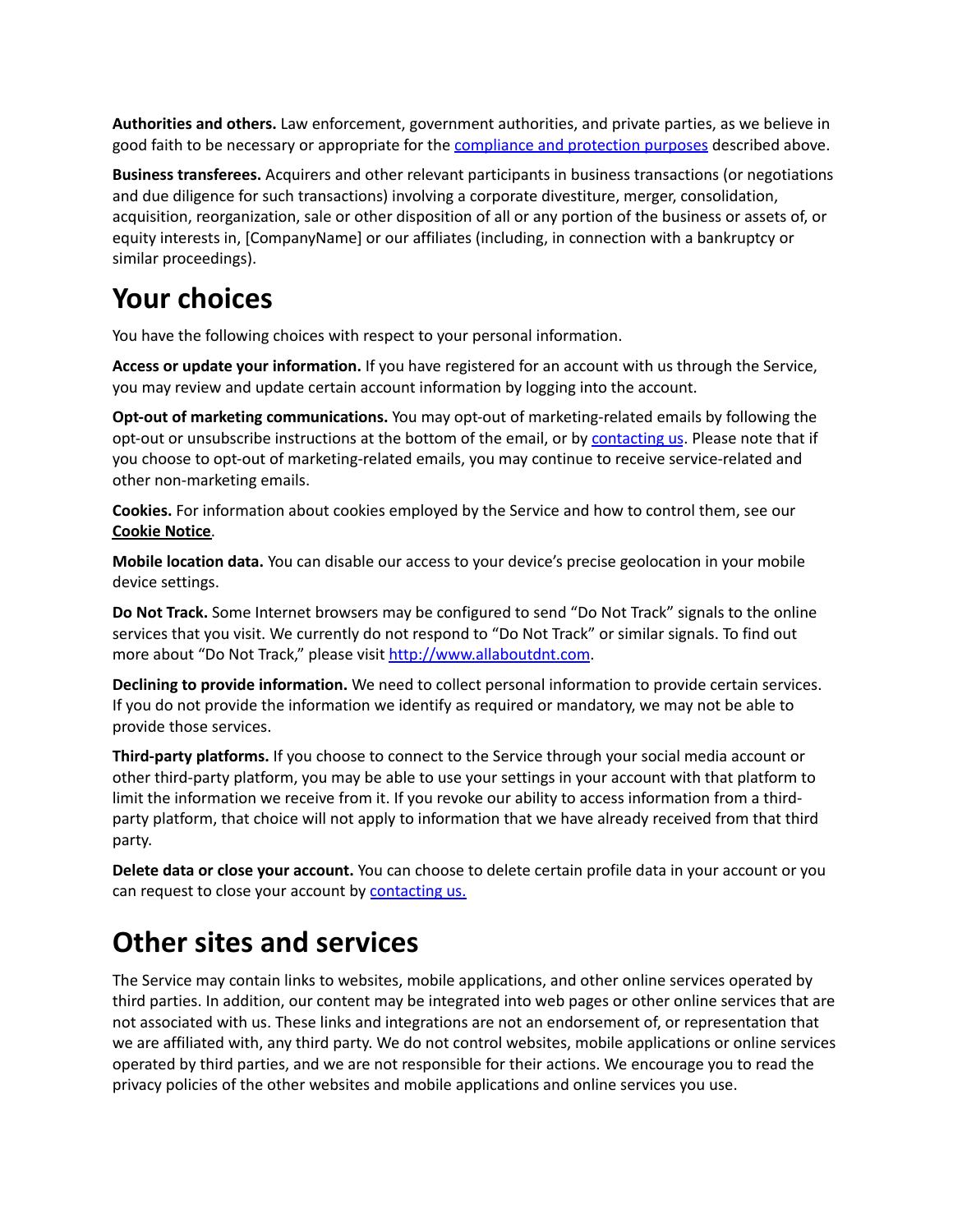# **Security**

We employ a number of technical, organizational and physical safeguards designed to protect the personal information we collect. However, security risk is inherent in all internet and information technologies and we cannot guarantee the security of your personal information.

# **International data transfer**

We are headquartered in the United States and may use service providers that operate in other countries. Your personal information may be transferred to the United States or other locations where privacy laws may not be as protective as those in your state, province, or country.

# **Children**

The Service is not intended for use by children under 13, and we do not permit children under 13 to use the Service or otherwise enter any information about themselves. Further, the Service is not intended for use by children 13 and over but under 18 years of age, unless a parent originates the process of payout to a minor child. If we learn that we have collected personal information through the Service from a child under 18 without the consent of the child's parent or guardian as required by law, we will delete it. We encourage parents or guardians with concerns to contact us.

# **Changes to this Privacy Policy**

We reserve the right to modify this Privacy Policy at any time. If we make material changes to this Privacy Policy, we will notify you by updating the date of this Privacy Policy and posting it on the Service. If required by law we will also provide notification of changes in another way that we believe is reasonably likely to reach you, such as via email or another manner through the Service. Any modifications to this Privacy Policy will be effective upon our posting the modified version (or as otherwise indicated at the time of posting). In all cases, your use of the Service after the effective date of any modified Privacy Policy indicates your acceptance of the modified Privacy Policy.

### **How to contact us**

- **Email**: [privacy@verituity.com](mailto:privacy@verituity.com)
- **Mail**: 6861 Elm Street, Suite 100, McLean, VA 22101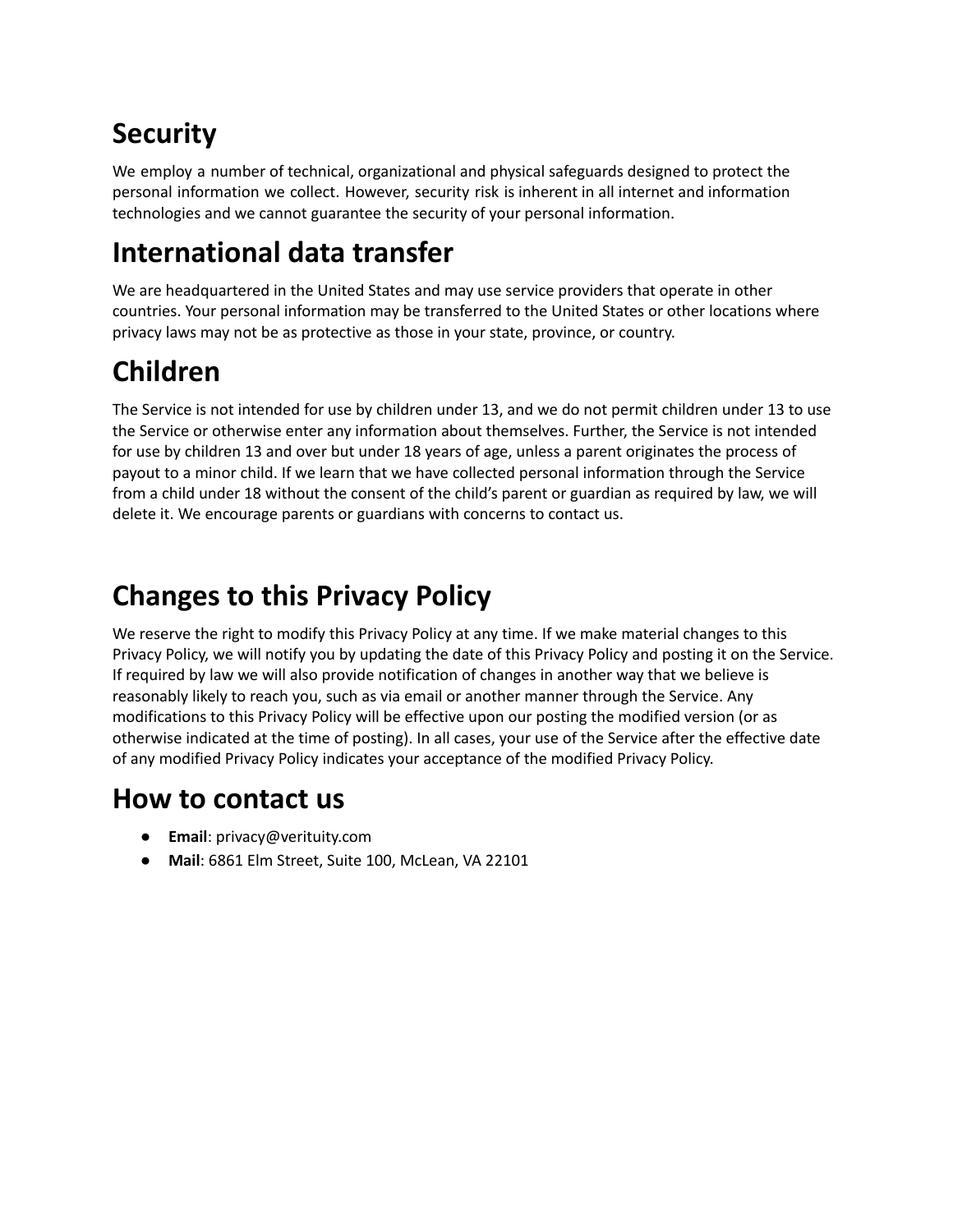## **You California privacy rights notice**

**Scope.** This section applies only to California residents. It describes how we collect, use, and share Personal Information of California residents in our capacity as a "business" under the California Consumer Privacy Act ("**CCPA**") and their rights with respect to that Personal Information. For purposes of this section, the term "**Personal Information**" has the meaning given in the CCPA but does not include information exempted from the scope of the CCPA. In some cases, we may provide a different privacy notice to certain categories of California residents, in which case that notice will apply instead of this section.

Please note, this section does not apply to the information that we process on behalf of our enterprise customers while providing the Verituity platform to them, as described above. If you have concerns regarding personal information that we process on behalf of an enterprise customer, please direct your concerns to the relevant enterprise customer.

**Your California privacy rights.** As a California resident, you have the rights listed below. However, these rights are not absolute, and in certain cases we may decline your request as permitted by law.

- **Information.** You can request the following information about how we have collected and used your Personal Information during the past 12 months:
	- o The categories of Personal Information that we have collected.
	- o The categories of sources from which we collected Personal Information.
	- o The business or commercial purpose for collecting and/or selling Personal Information.
	- o The categories of third parties with whom we share Personal Information.
	- o The categories of Personal Information that we sold or disclosed for a business purpose.
	- o The categories of third parties to whom the Personal Information was sold or disclosed for a business purpose.
- **Access**. You can request a copy of the Personal Information that we have collected about you during the past 12 months.
- **Deletion.** You can ask us to delete the Personal Information that we have collected from you.
- **Opt-out of sales**. You can opt-out any sale of your Personal Information.
- **Opt-in. I**f we know that you 16 years of age, we will ask for your affirmative authorization to sell your Personal Information before we do so.
- **Nondiscrimination.** You are entitled to exercise the rights described above free from discrimination as prohibited by the CCPA.

**Right to information, access and deletion.** You may submit requests to exercise your right to information, access or deletion via email to [privacy@verituity.com.](mailto:privacy@verituity.com)

**Personal information that we collect, use and disclose.** The chart below summarizes the Personal Information we collect by reference to the categories of Personal Information specified in the CCPA, and describes our practices currently and during the 12 months preceding the effective date of this Privacy Policy. Information you voluntarily provide to us, such as in free-form webforms, may contain other categories of personal information not described below.

| <b>Statutory</b> | <b>PI we collect</b> | Source of PI | <b>Business/</b> | <b>Categories of</b> | <b>Categories of</b> |
|------------------|----------------------|--------------|------------------|----------------------|----------------------|
| category of      | in this              |              | commercial       | third parties        | third parties        |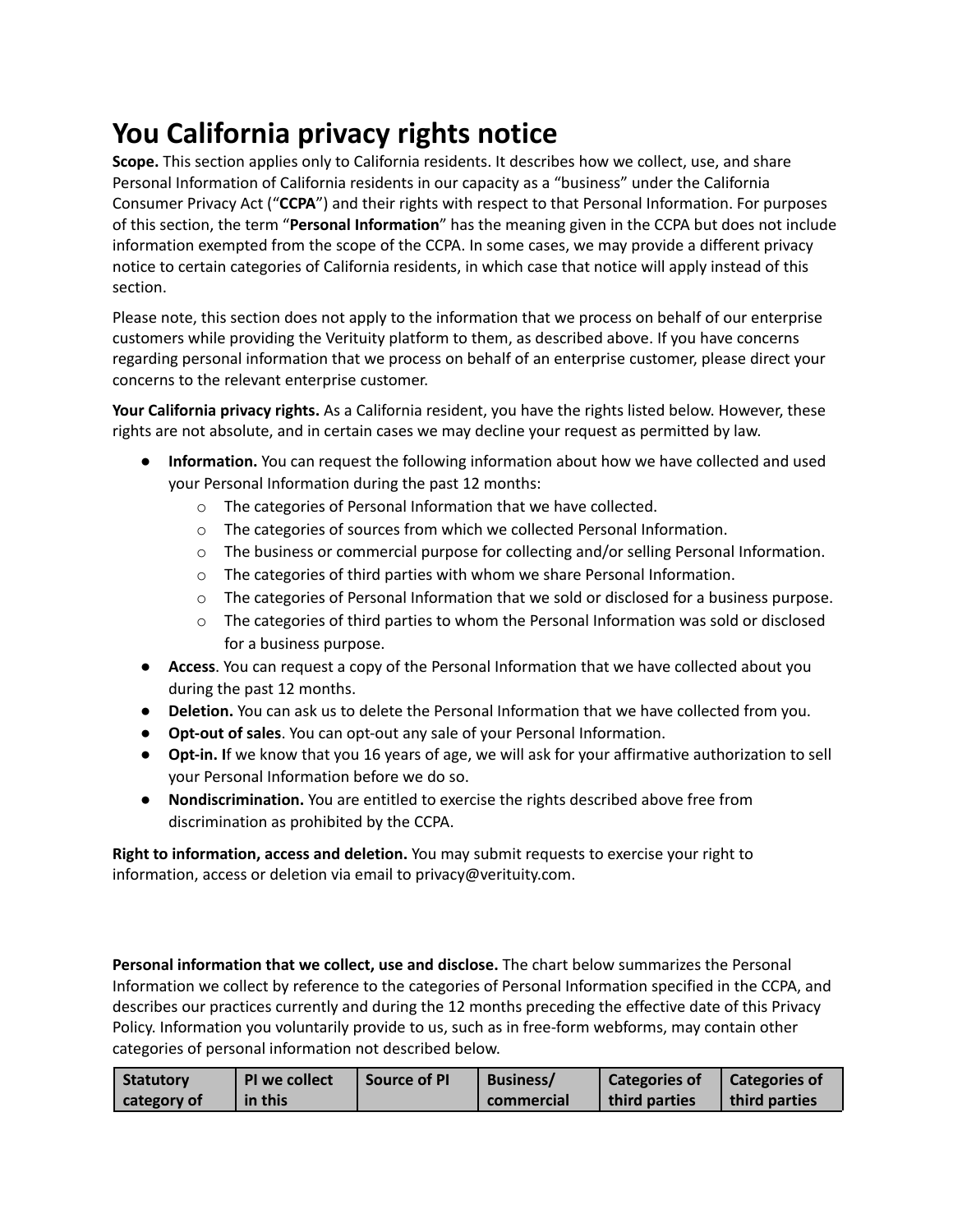| personal<br>information<br>(PI)<br>(Cal. Civ. Code<br>\$1798.140                                                  | category (See<br>Personal<br>information<br>we collect<br>above for<br>description) |                                                                        | purpose for<br>collection                                                                                            | to whom we<br>"disclose" PI<br>for a business<br>purpose                                                                                                                                                                                    | to whom we<br>"sell" PI                                               |
|-------------------------------------------------------------------------------------------------------------------|-------------------------------------------------------------------------------------|------------------------------------------------------------------------|----------------------------------------------------------------------------------------------------------------------|---------------------------------------------------------------------------------------------------------------------------------------------------------------------------------------------------------------------------------------------|-----------------------------------------------------------------------|
| <b>Identifiers</b>                                                                                                | • Contact data<br>• Profile data<br>• Data about<br>others                          | $\bullet$ You<br>• Third-party<br>sources                              | • Service<br>delivery<br>• Research &<br>development<br>• Marketing &<br>advertising<br>• Compliance &<br>protection | • Affiliates<br>• Service<br>providers<br>$\bullet$ Payment<br>processors<br>• Advertising<br>partners<br>• Third parties<br>designated by<br>you<br>• Professional<br>advisors<br>• Authorities<br>and others<br>• Business<br>transferees | • Advertising<br>partners (to<br>facilitate<br>online<br>advertising) |
| <b>California</b><br><b>Customer</b><br>Records (as<br>defined in<br>California Civil<br>Code section<br>1798.80) | • Contact data<br>• Data about<br>others                                            | $\bullet$ You<br>• Third-party<br>sources                              | • Service<br>delivery<br>• Research &<br>development<br>• Marketing &<br>advertising<br>• Compliance &<br>protection | • Affiliates<br>• Service<br>providers<br>$\bullet$ Payment<br>processors<br>• Advertising<br>partners<br>• Third parties<br>designated by<br>you<br>• Professional<br>advisors<br>• Authorities<br>and others<br>• Business<br>transferees | • Advertising<br>partners (to<br>facilitate<br>online<br>advertising) |
| <b>Commercial</b><br><b>Information</b>                                                                           | • Marketing<br>data<br>• Online activity<br>data                                    | $\bullet$ You<br>• Third-party<br>sources<br>• Automatic<br>collection | • Service<br>delivery<br>• Research &<br>development<br>• Marketing &<br>advertising<br>• Compliance &<br>protection | • Affiliates<br>• Service<br>providers<br>$\bullet$ Payment<br>processors<br>• Advertising<br>partners<br>• Third parties<br>designated by<br>you<br>• Professional<br>advisors                                                             | • Advertising<br>partners (to<br>facilitate<br>online<br>advertising) |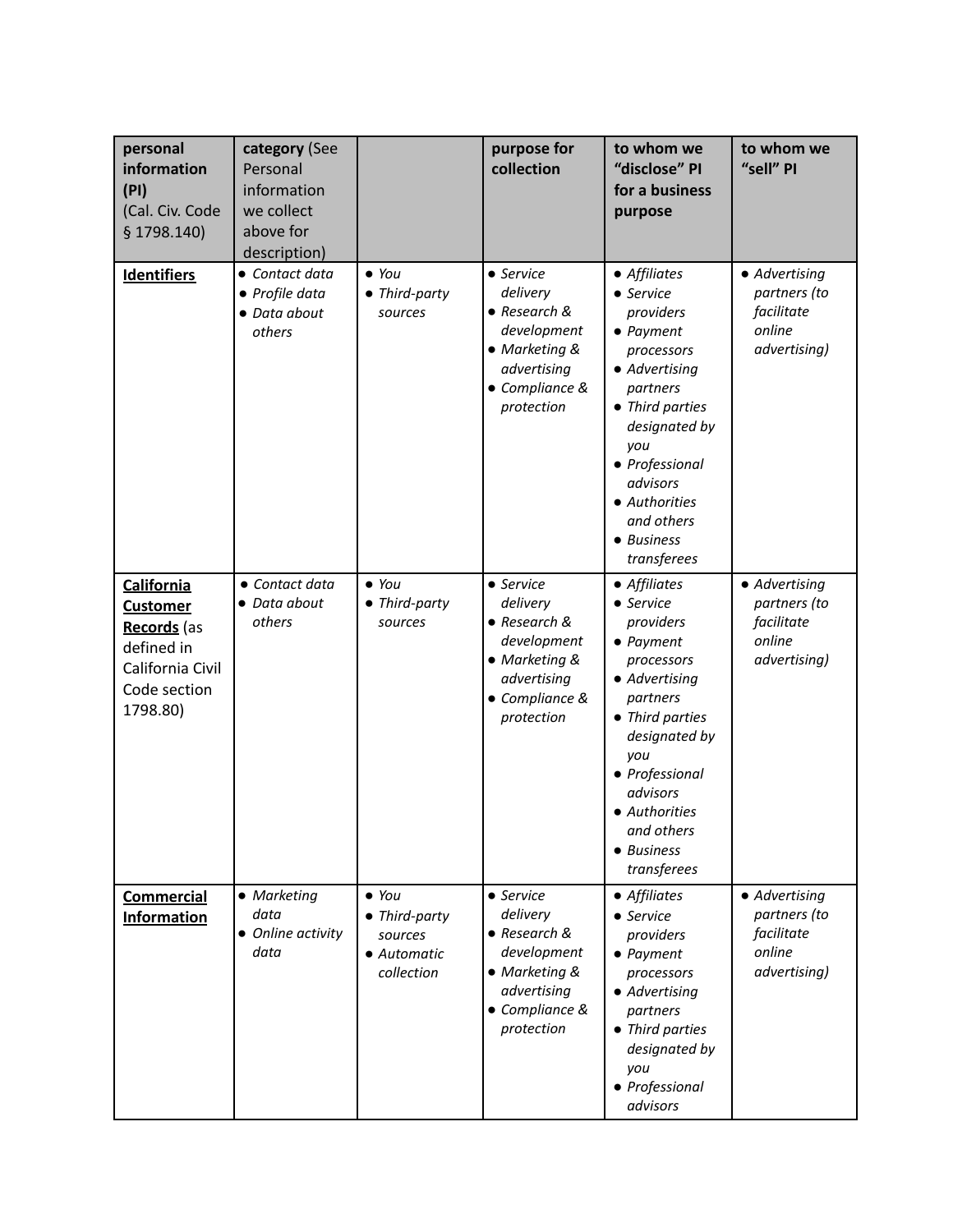|                                                     |                                                                   |                                                                        |                                                                                                                      | • Authorities<br>and others<br>• Business<br>transferees                                                                                                                                                                                    |                                                                       |
|-----------------------------------------------------|-------------------------------------------------------------------|------------------------------------------------------------------------|----------------------------------------------------------------------------------------------------------------------|---------------------------------------------------------------------------------------------------------------------------------------------------------------------------------------------------------------------------------------------|-----------------------------------------------------------------------|
| <b>Financial</b><br><b>Information</b>              | N/A                                                               | N/A                                                                    | N/A                                                                                                                  | N/A                                                                                                                                                                                                                                         | None                                                                  |
| Online<br><b>Identifiers</b>                        | · Profile data<br>• Device data                                   | $\bullet$ You<br>• Third-party<br>sources<br>• Automatic<br>collection | • Service<br>delivery<br>• Research &<br>development<br>• Marketing &<br>advertising<br>• Compliance &<br>protection | • Affiliates<br>• Service<br>providers<br>$\bullet$ Payment<br>processors<br>• Advertising<br>partners<br>• Third parties<br>designated by<br>you<br>• Professional<br>advisors<br>· Authorities<br>and others<br>• Business<br>transferees | • Advertising<br>partners (to<br>facilitate<br>online<br>advertising) |
| Internet or<br><b>Network</b><br><b>Information</b> | • Marketing<br>data<br>• Device data<br>• Online activity<br>data | • Automatic<br>collection                                              | • Service<br>delivery<br>• Research &<br>development<br>• Marketing &<br>advertising<br>· Compliance &<br>protection | • Affiliates<br>• Service<br>providers<br>• Payment<br>processors<br>• Advertising<br>partners<br>• Third parties<br>designated by<br>you<br>• Professional<br>advisors<br>• Authorities<br>and others<br>$\bullet$ Business<br>transferees | • Advertising<br>partners (to<br>facilitate<br>online<br>advertising) |
| Geolocation<br><b>Data</b>                          | • Device data<br>• Location data                                  | • Automatic<br>collection                                              | • Service<br>delivery<br>• Research &<br>development<br>• Marketing &<br>advertising<br>• Compliance &<br>protection | • Affiliates<br>• Service<br>providers<br>$\bullet$ Payment<br>processors<br>• Advertising<br>partners<br>• Third parties<br>designated by<br>you<br>· Professional<br>advisors                                                             | • Advertising<br>partners (to<br>facilitate<br>online<br>advertising) |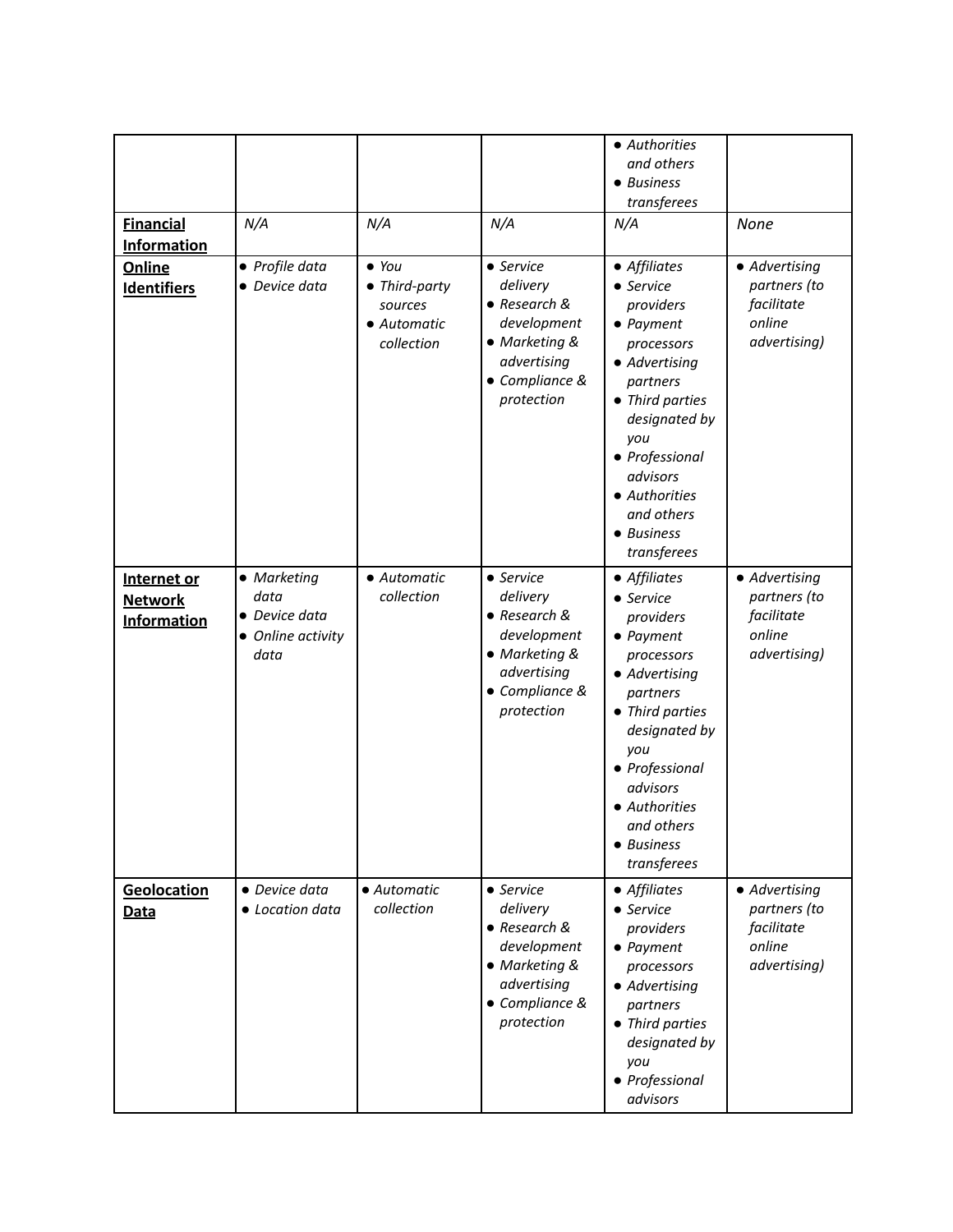| <b>Inferences</b>                                                   | May be derived<br>from your:<br>• Contact data<br>• Profile data<br>• Marketing<br>data<br>• Device data<br>• Online activity<br>data               | N/A | $\bullet$ Service<br>delivery<br>$\bullet$ Research &<br>development<br>• Marketing &<br>advertising<br>• Compliance &<br>protection | • Authorities<br>and others<br>• Business<br>transferees<br>• Affiliates<br>$\bullet$ Service<br>providers<br>• Advertising<br>partners<br>• Authorities<br>and others<br>• Business<br>transferees | • Advertising<br>partners (to<br>facilitate<br>online<br>advertising) |
|---------------------------------------------------------------------|-----------------------------------------------------------------------------------------------------------------------------------------------------|-----|--------------------------------------------------------------------------------------------------------------------------------------|-----------------------------------------------------------------------------------------------------------------------------------------------------------------------------------------------------|-----------------------------------------------------------------------|
| <b>Protected</b><br><b>Classification</b><br><b>Characteristics</b> | We do not<br>intentionally<br>collect this<br>information but<br>it may be<br>revealed in<br>identity data or<br>other<br>information we<br>collect | N/A | N/A                                                                                                                                  | N/A                                                                                                                                                                                                 | <b>No</b>                                                             |
| Sensory<br><b>Information</b>                                       | N/A                                                                                                                                                 | N/A | N/A                                                                                                                                  | N/A                                                                                                                                                                                                 | No                                                                    |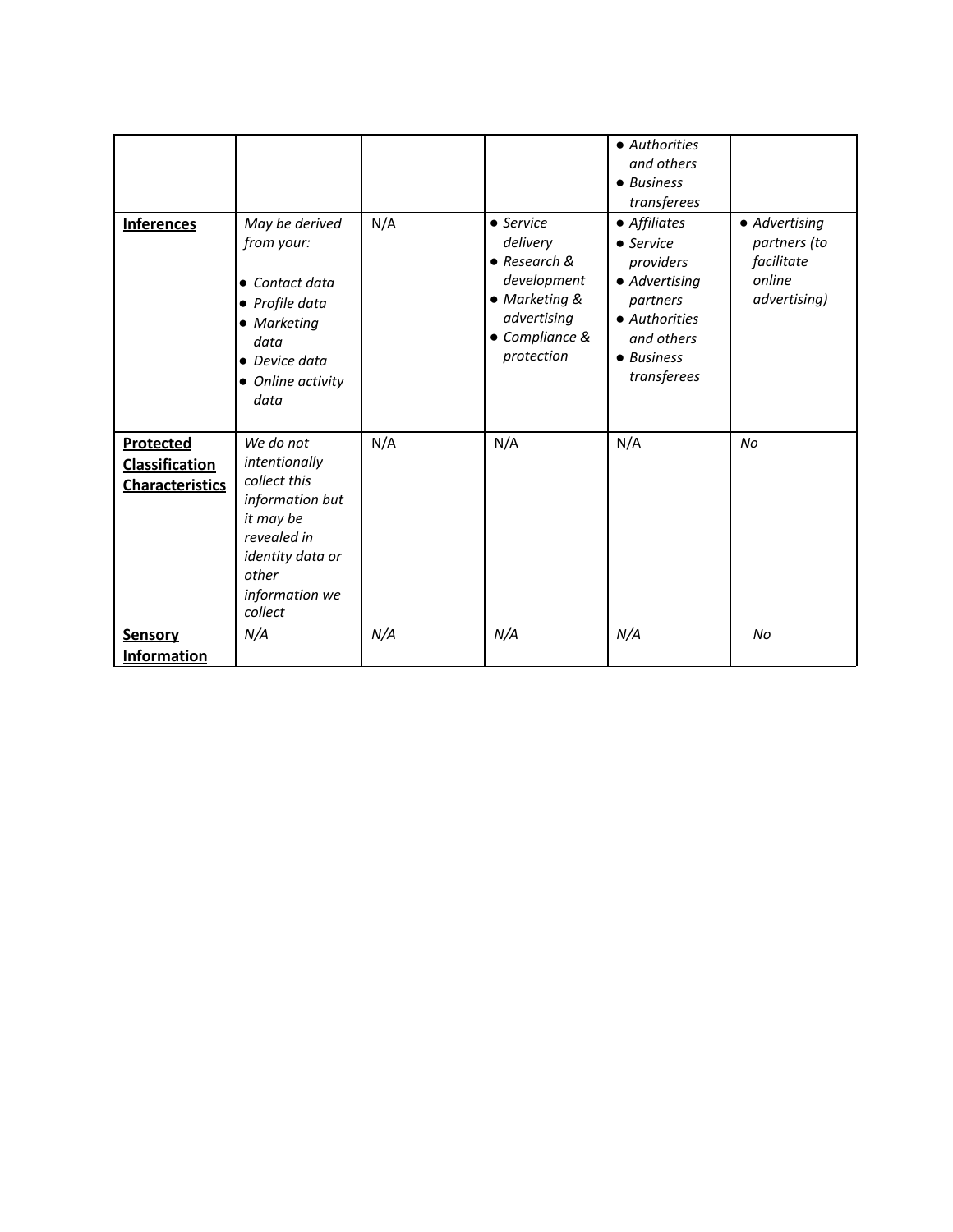### **Notice to European users**

The information provided in this "Notice to European users" section applies only to individuals in the United Kingdom, Switzerland, and the European Economic Area (hereafter collectively referred to as "Europe"). Please note, this section does not apply to the information that we process on behalf of our enterprise customers while providing the Verituity platform to them, as described above. If you have concerns regarding personal information that we process on behalf of an enterprise, please direct your concerns to the relevant enterprise customer.

**Personal information.** References to "personal information" in this Privacy Policy are equivalent to "personal data" governed by European data protection legislation.

**Controller.** [CompanyName] is the controller of your personal information covered by this Privacy Policy for purposes of European data protection legislation.

**EU/UK Representative.** Our data protection representative in the European Union/United Kingdom is [privacy@verituity.com](mailto:privacy@verituity.com)

**Legal bases for processing.** We use your personal information only as permitted by law. Our legal bases for processing the personal information described in this Privacy Policy are described in the table below.

| <b>Processing purpose</b>                                                                | Legal basis |
|------------------------------------------------------------------------------------------|-------------|
| Details regarding each processing<br>purpose listed below are provided in<br>the section |             |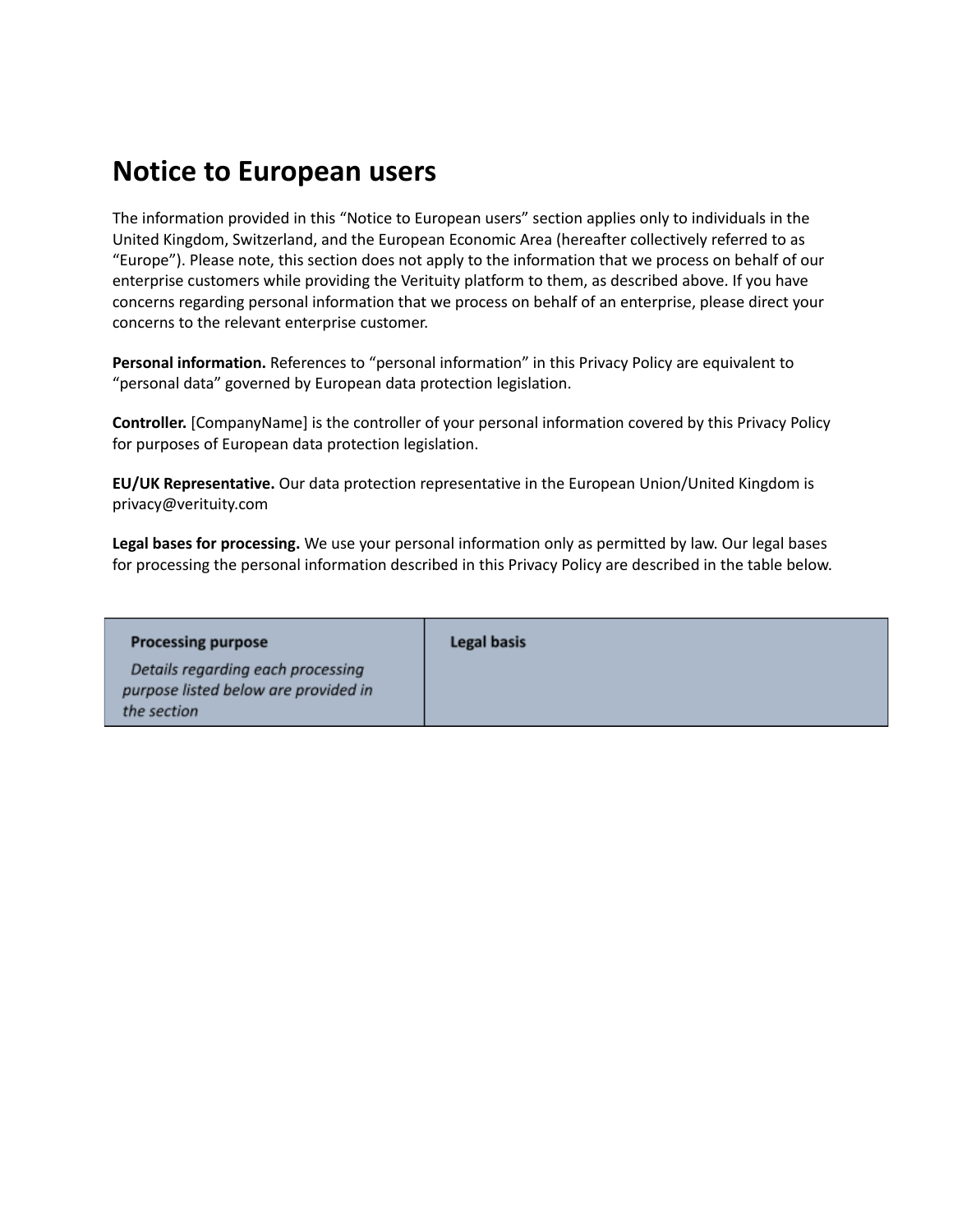| above titled "How we use your personal<br>information".                                                                                                                                          |                                                                                                                                                                                                                                                                                                                                                                                                                                                                                                                                                        |  |
|--------------------------------------------------------------------------------------------------------------------------------------------------------------------------------------------------|--------------------------------------------------------------------------------------------------------------------------------------------------------------------------------------------------------------------------------------------------------------------------------------------------------------------------------------------------------------------------------------------------------------------------------------------------------------------------------------------------------------------------------------------------------|--|
| <b>For Service delivery</b>                                                                                                                                                                      | Processing is necessary to perform the contract governing our<br>provision of our services or to take steps that you request prior<br>to signing up for the services. If we have not entered into a<br>contract with you, we process your personal information based<br>on our legitimate interest in providing the services you access<br>and request.                                                                                                                                                                                                |  |
| • For research and development<br>• For marketing and advertising purposes<br>• Compliance and protection purposes<br>• Sharing your personal information as<br>described in this Privacy Policy | These activities may constitute our legitimate interests, may be<br>necessary to perform the contract governing our provision of<br>our services or to take steps that you request prior to signing up<br>for the services, or may be based on your consent. To the extent<br>that these activities constitute our legitimate interests, we do<br>not use your personal information for these activities where our<br>interests are overridden by the impact on you (unless we have<br>your consent or are otherwise required or permitted to by law). |  |
| To comply with applicable law                                                                                                                                                                    | Processing is necessary to comply with our legal obligations.                                                                                                                                                                                                                                                                                                                                                                                                                                                                                          |  |
| With your consent                                                                                                                                                                                | Processing is based on your consent. Where we rely on your<br>consent you have the right to withdraw it any time in the<br>manner indicated when you consent or in the services.                                                                                                                                                                                                                                                                                                                                                                       |  |

**Use for new purposes.** We may use your personal information for reasons not described in this Privacy Policy where permitted by law and the reason is compatible with the purpose for which we collected it. If we need to use your personal information for an unrelated purpose, we will notify you and explain the applicable legal basis.

**Retention.** We retain personal information only for as long as necessary to fulfil the purposes for which we collected it, including for the purposes of satisfying any legal, accounting, or reporting requirements, to establish or defend legal claims, or for compliance and protection purposes.

To determine the appropriate retention period for personal information, we consider the amount, nature, and sensitivity of the personal information, the potential risk of harm from unauthorized use or disclosure of your personal information, the purposes for which we process your personal information and whether we can achieve those purposes through other means, and the applicable legal requirements.

When we no longer require the personal information we have collected about you, we will either delete or anonymize it or, if this is not possible (for example, because your personal information has been stored in backup archives), then we will securely store your personal information and isolate it from any further processing until deletion is possible. If we anonymize your personal information (so that it can no longer be associated with you), we may use this information indefinitely without further notice to you.

**Sensitive personal information.** We ask that you not provide us with any sensitive personal information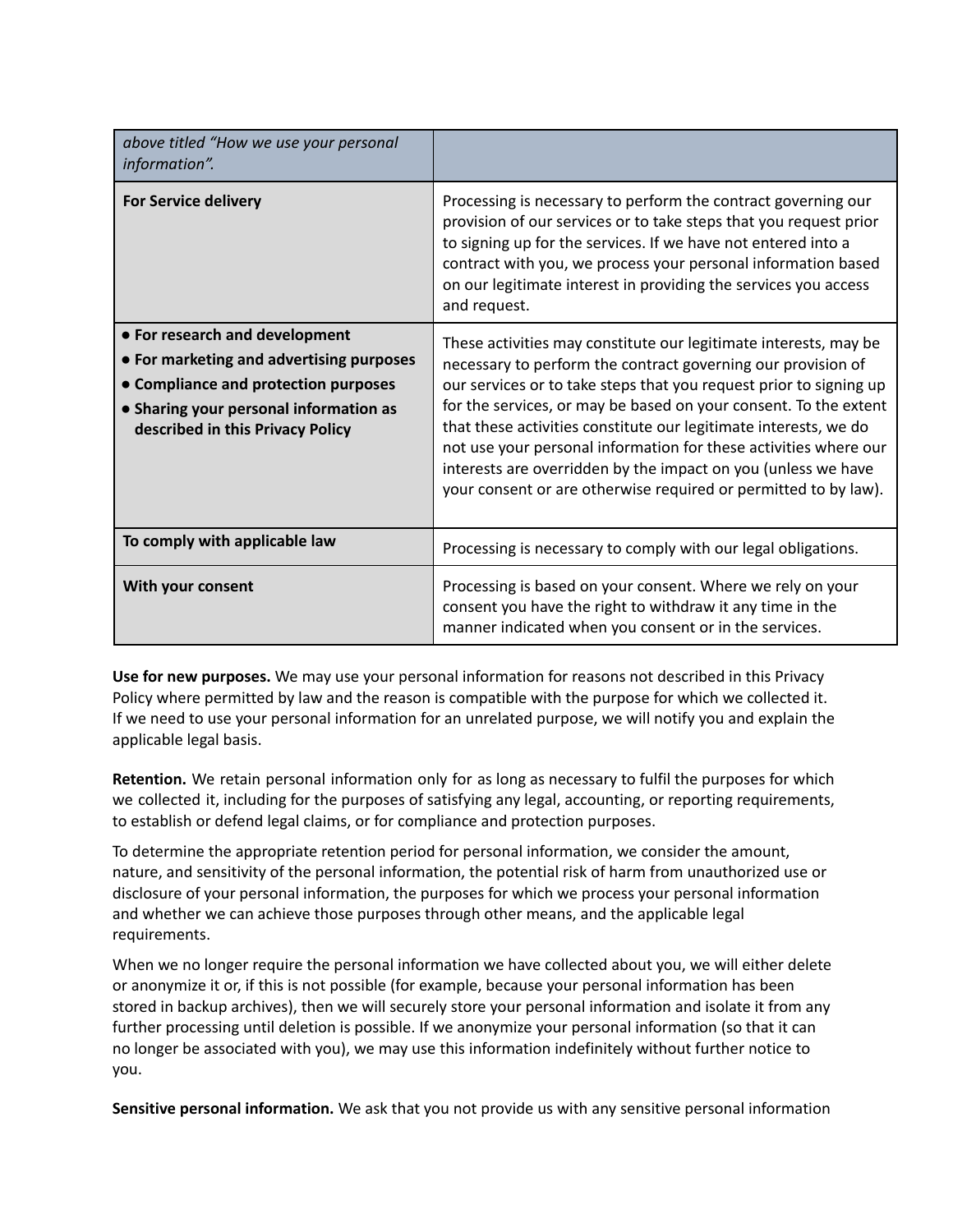(e.g., social security numbers, information related to racial or ethnic origin, political opinions, religion or other beliefs, health, biometrics or genetic characteristics, criminal background or trade union membership) on or through the services, or otherwise to us.

If you provide us with any sensitive personal information to us when you use the services, you must consent to our processing and use of such sensitive personal information in accordance with this Privacy Policy. If you do not consent to our processing and use of such sensitive personal information, you must not submit such sensitive personal information through our services.

**Your rights.** European data protection laws give you certain rights regarding your personal information. If you are located in Europe, you may ask us to take the following actions in relation to your personal information that we hold:

- **Access.** Provide you with information about our processing of your personal information and give you access to your personal information.
- **Correct.** Update or correct inaccuracies in your personal information.
- **Delete.** Delete your personal information.
- **Transfer.** Transfer a machine-readable copy of your personal information to you or a third party of your choice.
- **Restrict.** Restrict the processing of your personal information.
- **Object.** Object to our reliance on our legitimate interests as the basis of our processing of your personal information that impacts your rights.

You may submit these requests by email to [privacy@verituity.com](mailto:privacy@verituity.com) or our postal address provided above. We may request specific information from you to help us confirm your identity and process your request. Applicable law may require or permit us to decline your request. If we decline your request, we will tell you why, subject to legal restrictions. If you would like to submit a complaint about our use of your personal information or our response to your requests regarding your personal information, you may contact us or submit a complaint to the data protection regulator in your jurisdiction.

**Cross-border data transfer.** If we transfer your personal information from Europe to another country such that we are required to apply appropriate safeguards, such as the Standard Contractual Clauses (according to EU Commission Decision 87/2010/EC or any future replacement), to your personal information under European data protection laws, we will do so. Please contact us for further information about any such transfers or the specific safeguards applied.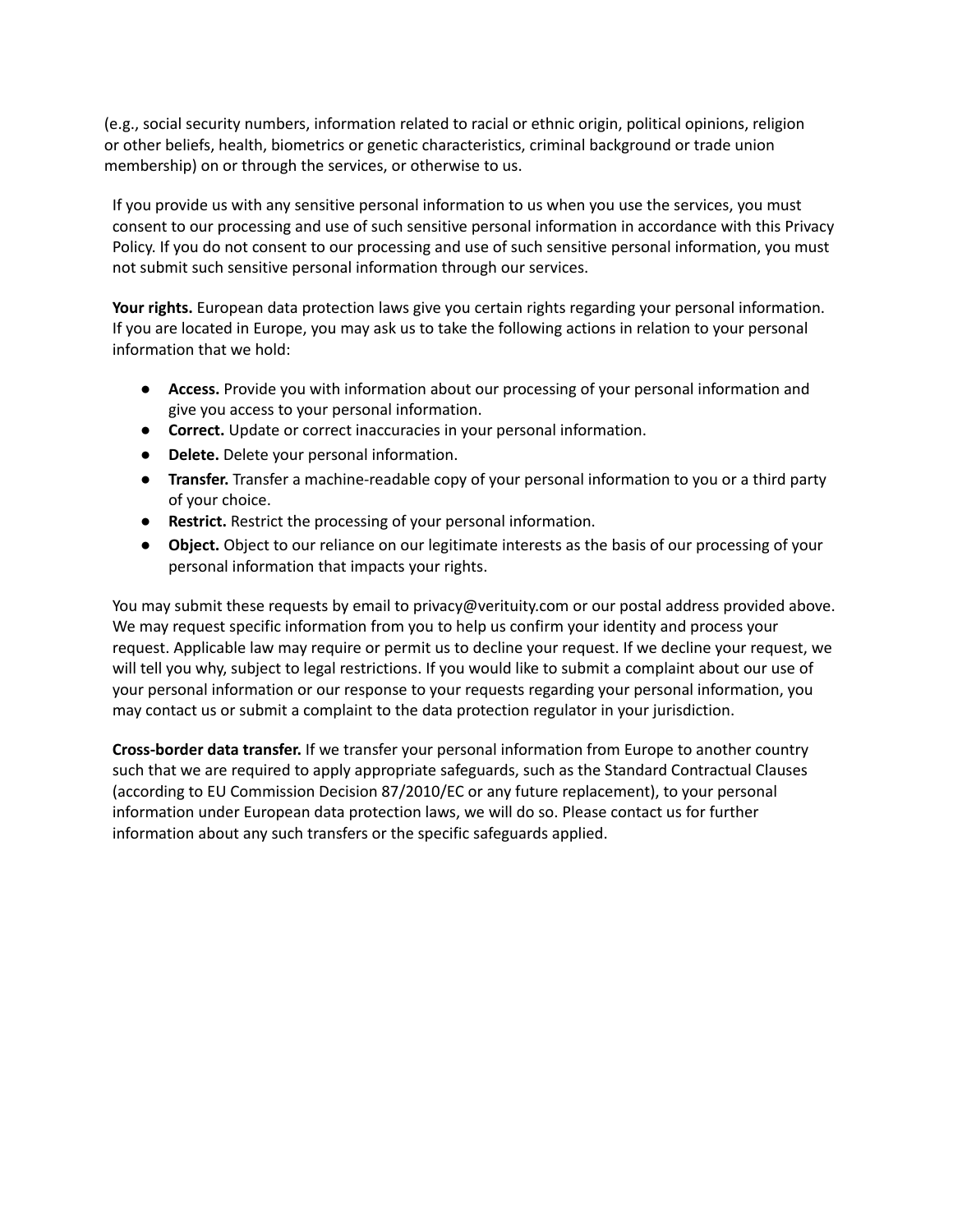# **Cookie Notice**

This Cookie Notice explains how Verituity, Inc. ("**Verituity**", "**we**", "**us**" or "**our**") uses cookies and similar technologies in connection with the [website] website an[dwww.Verituity.com](http://www.verituity.com) and any other website that we own or control and which posts or links to this Cookie Notice (collectively, the "**Sites**"); and

### **What are cookies?**

Cookies are small data files that are placed on your computer or mobile device when you visit a website. Cookies serve different purposes, like helping us understand how a site is being used, letting you navigate between pages efficiently, remembering your preferences, and generally improving your browsing experience.

Our Sites may use both session cookies (which expire once you close your web browser) and persistent cookies (which stay on your computer or mobile device until you delete them).

We use two broad categories of cookies: (1) first party cookies, served directly by us to your computer or mobile device, which we use to recognize your computer or mobile device when it revisits our Sites; and (2) third-party cookies, which are served by service providers or business partners on our Sites, and can be used by these parties to recognize your computer or mobile device when it visits other websites. Third-party cookies can be used for a variety of purposes, including site analytics, advertising, and social media features.

#### **What types of cookies and similar tracking technologies does Verituity use on the Sites?**

On the Sites, we use cookies and other tracking technologies in the following categories described in the table below.

| <b>Type</b> | <b>Description</b>                                                                                                                                                                                                                                                                                                                          | Who serves the cookies<br>(link to privacy policy/site) | How to control them                                                                                                                 |
|-------------|---------------------------------------------------------------------------------------------------------------------------------------------------------------------------------------------------------------------------------------------------------------------------------------------------------------------------------------------|---------------------------------------------------------|-------------------------------------------------------------------------------------------------------------------------------------|
| Advertising | These cookies are used<br>by advertising<br>companies to collect<br>information about how<br>you use our Sites and<br>other websites over<br>time. These<br>companies use this<br>information to show<br>you ads they believe<br>will be relevant to you<br>within our services and<br>elsewhere, and to<br>measure how the ads<br>perform. | <b>Google Doubleclick</b><br><b>Facebook</b>            | You can opt-out of Google<br>Doubleclick cookies here.<br>You can opt-out of Facebook<br>cookies here.<br>See 'your choices' below. |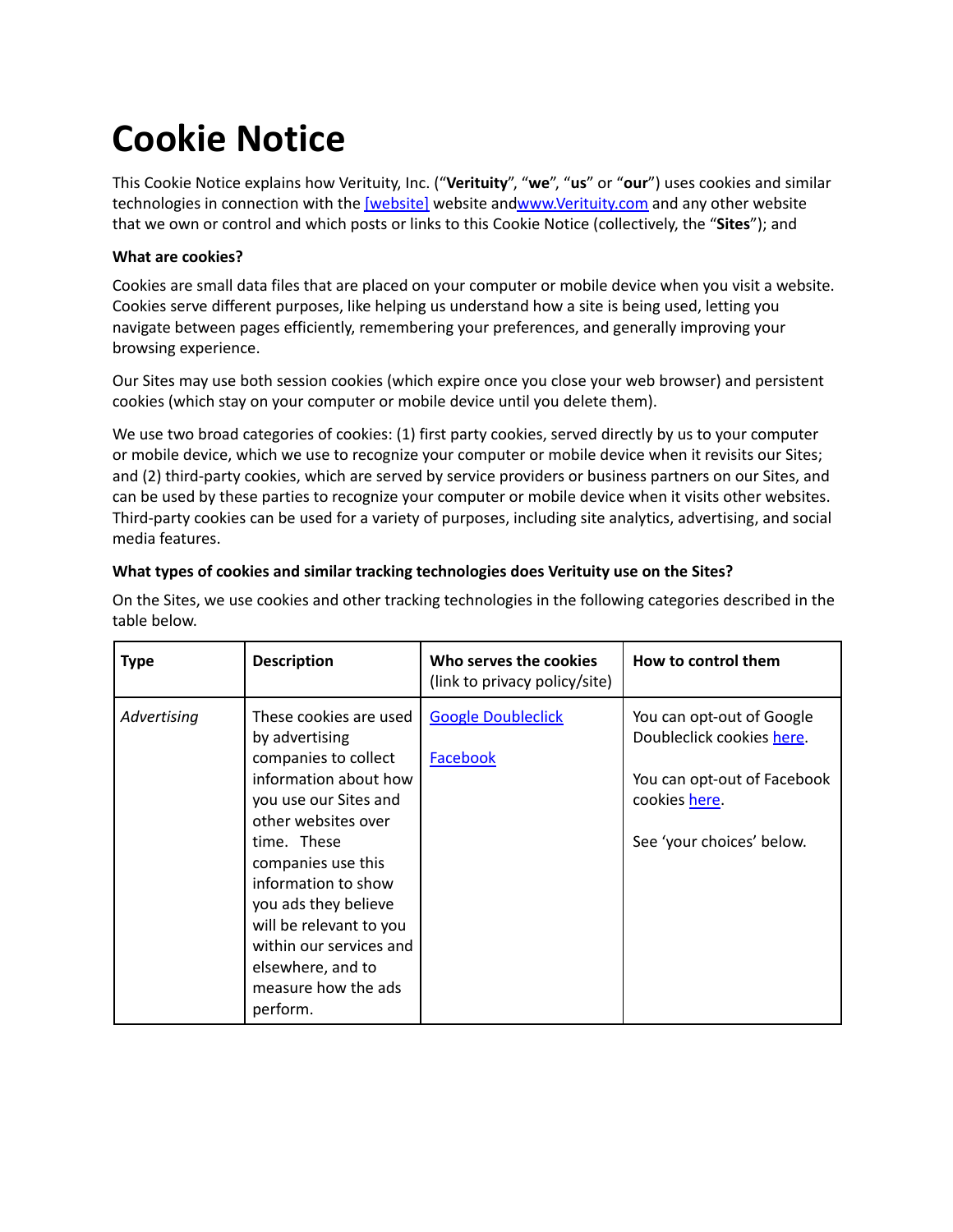| Analytics                      | These cookies help us<br>understand how our<br>services is performing<br>and being used. These<br>cookies may work with<br>web beacons included<br>in emails we send to<br>track which emails are<br>opened and which<br>links are clicked by<br>recipients.                                | <b>Google Analytics</b>   | You can find out more<br>information about Google<br>Analytics cookies here and<br>about how Google protects<br>your data here. You can<br>prevent the use of Google<br>Analytics relating to your<br>use of our Sites by<br>downloading and installing a<br>browser plugin available<br>here.<br>See 'your choices' below. |
|--------------------------------|---------------------------------------------------------------------------------------------------------------------------------------------------------------------------------------------------------------------------------------------------------------------------------------------|---------------------------|-----------------------------------------------------------------------------------------------------------------------------------------------------------------------------------------------------------------------------------------------------------------------------------------------------------------------------|
| Essential                      | These cookies are<br>necessary to allow the<br>technical operation of<br>our services (e.g., they<br>enable you to move<br>around on a website<br>and to use its<br>features).                                                                                                              | <b>Google Tag Manager</b> | See 'your choices' below.                                                                                                                                                                                                                                                                                                   |
| Functionality /<br>performance | Enhance the<br>performance and<br>functionality of our<br>services.                                                                                                                                                                                                                         |                           | See 'your choices' below.                                                                                                                                                                                                                                                                                                   |
| Social                         | These cookies may<br>allow you to log into<br>the Sites or App<br>through your social<br>media account or share<br>content in our sites<br>that you find<br>interesting through<br>third-party social<br>media providers. These<br>cookies may also be<br>used for advertising<br>purposes. | <b>Facebook Connect</b>   | See 'your choices' below.                                                                                                                                                                                                                                                                                                   |

**Other technologies**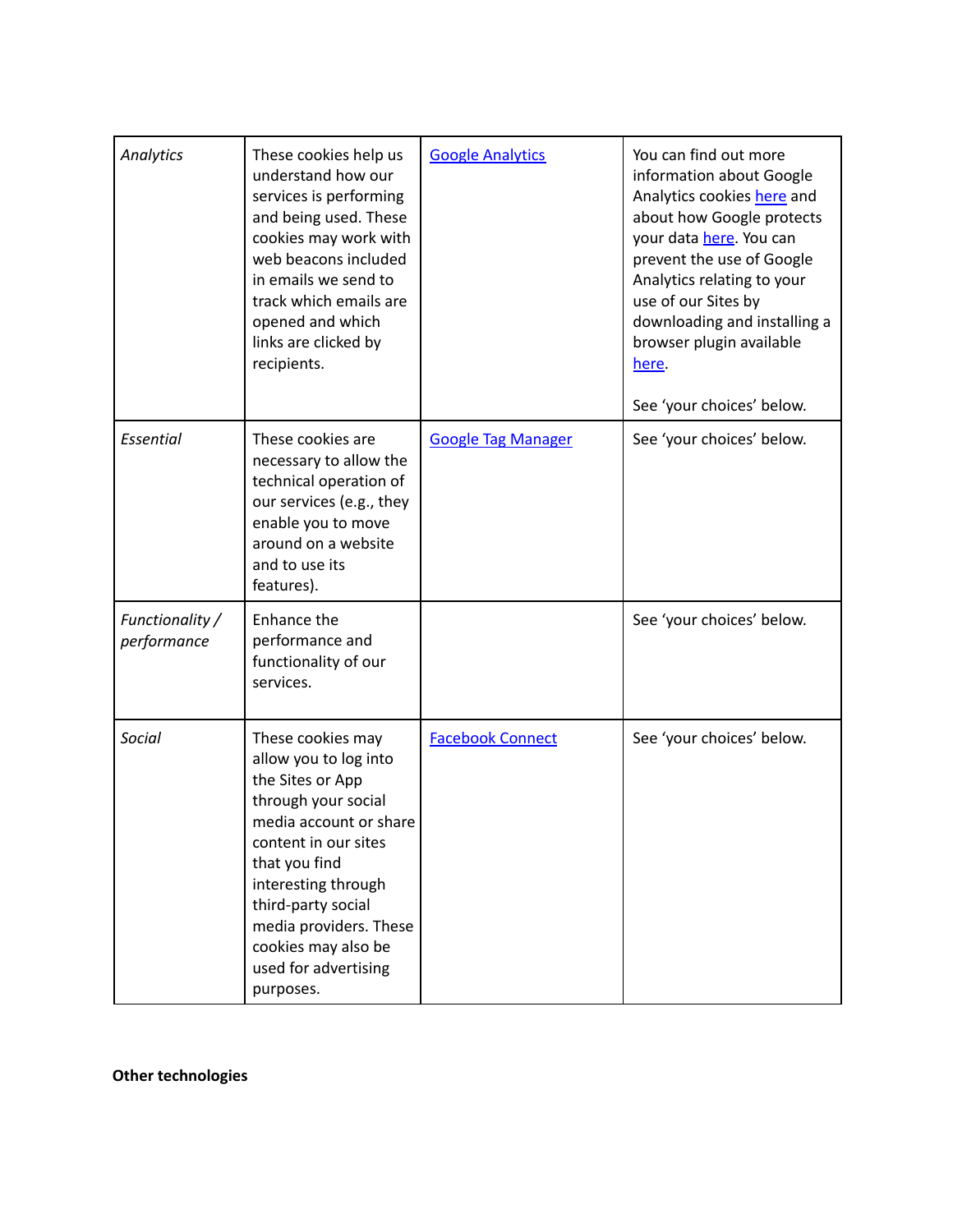In addition to cookies, our Sites may use other technologies, such as Flash technology to pixel tags to collect information automatically.

#### *Browser Web Storage*

We may use browser web storage (including via HTML5), also known as locally stored objects ("LSOs"), for similar purposes as cookies. Browser web storage enables the storage of a larger amount of data than cookies. Your web browser may provide functionality to clear your browser web storage.

#### *Flash Technology*

We may use Flash cookies (which are also known as Flash Local Shared Object ("Flash LSOs")) on our Sites to collect and store information about your use of our Sites. Unlike other cookies, Flash cookies cannot be removed or rejected via your browser settings. If you do not want Flash LSOs stored on your computer or mobile device, you can adjust the settings of your Flash player to block Flash LSO storage using the tools contained in the Website Storage Settings Panel. You can also control Flash LSOs by going to the Global Storage Settings Panel and following the instructions. Please note that setting the Flash Player to restrict or limit acceptance of Flash LSOs may reduce or impede the functionality of some Flash applications, including, potentially, Flash applications used in connection with our Sites.

#### *Web Beacons*

We may also use web beacons (which are also known as pixel tags and clear GIFs) on our Sites and in our HTML formatted emails to track the actions of users on our Sites and interactions with our emails. Unlike cookies, which are stored on the hard drive of your computer or mobile device by a website, pixel tags are embedded invisibly on webpages or within HTML formatted emails. Pixel tags are used to demonstrate that a webpage was accessed or that certain content was viewed, typically to measure the success of our marketing campaigns or engagement with our emails and to compile statistics about usage of the Sites, so that we can manage our content more effectively.

#### *Mobile Application Software Development Kits (SDKs)*

We may use third-party software development kits ("SDKs") in our mobile applications. A SDK is thirdparty computer code that may be used for a variety of purposes, including to provide us with analytics regarding the use of our mobile applications, to integrate with social media, add features or functionality to our app, or to facilitate online advertising. SDKs may enable third parties to collect information directly via our App.

#### **Your choices**

Your options for controlling what information cookies and similar technologies collect about you include:

● **Blocking cookies in your browser.** Most browsers let you remove or reject cookies. To do this, follow the instructions in your browser settings. Many browsers accept cookies by default until you change your settings. Please note that if you set your browser to disable cookies, the Sites may not work properly. For more information about cookies, including how to see what cookies have been set on your device and how to manage and delete them, visit [www.allaboutcookies.org.](http://www.allaboutcookies.org/) If you do not accept our cookies, you may experience some